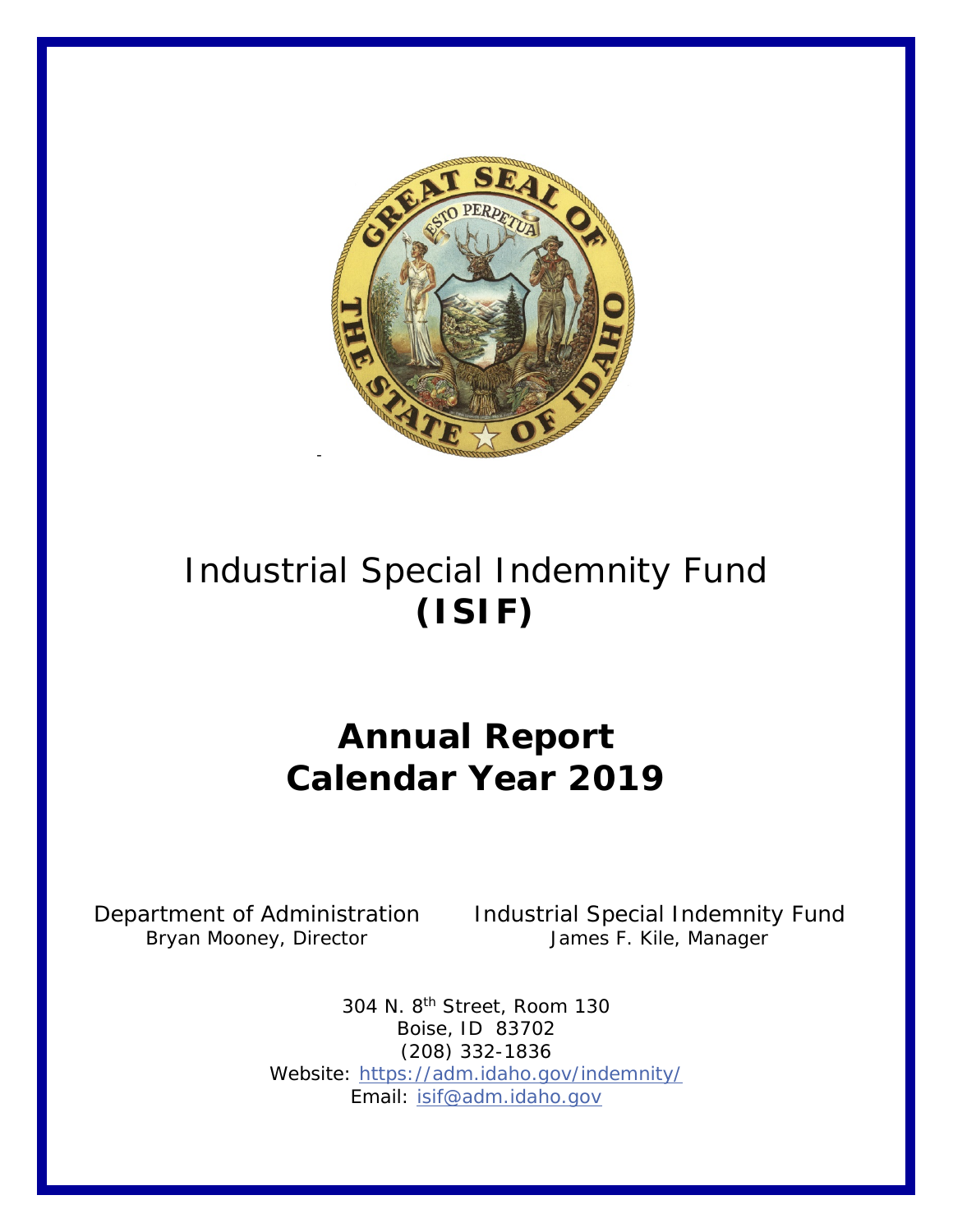## **INTRODUCTION TO ISIF**

The Industrial Special Indemnity Fund (ISIF) was originally adopted in 1927 by the Idaho Legislature as part of the state's comprehensive workers' compensation system. It was initially intended to encourage employers to hire disabled veterans returning from World War I. The ISIF is more commonly referred to as the "Second Injury Fund." Its general purpose is to relieve employers from having to pay the full financial obligation for lifetime benefits to workers who become totally and permanently disabled following a final injury at work.

Claims for benefits from ISIF are started by filing a Notice of Intent to File a Complaint Against the ISIF (NOI). The NOIs are filed by workers, self-insured employers and insurance companies seeking ISIF contribution toward total disability benefits. After receipt of the NOI, the ISIF has 60 days to undertake an in-house review of the claim to evaluate its potential liability and decide whether to resolve the claim or deny liability. If the claim is denied following the initial evaluation, the party filing the NOI may elect to file a formal complaint against the ISIF, delay such a filing to a future time, or discontinue pursuit of the claim. Upon receipt of a complaint, the ISIF will refer the case to outside legal counsel for representation and commencement of formal litigation at the Idaho Industrial Commission.

ISIF is only responsible for disability benefits during the life of the injured worker, and none of those benefits are inheritable unless negotiated as part of a settlement agreement approved by the Industrial Commission. All other benefits to the injured worker are the obligation of the employer/surety. Allocation of liability for total and permanent disability between the employer/surety and the ISIF is apportioned by a complicated formula established through Idaho caselaw.

Benefit rates for total and permanent disability are established as part of a statutory system. In general, the benefits are based on the average weekly wage of the injured worker as compared to the average state wage in brackets of 45%, 60% or 67%. Benefits are paid at these levels and may change from year-to-year as the average state wage may change.

ISIF is funded through an annual assessment to insurance companies and self-insured employers which cover their workers with workers compensation insurance. The way the assessment is calculated will be explained in more detail in the Assessment section of this Report.

Readers of this Report will see pertinent information starting from 2009 instead of earlier statistics. That year was chosen, because in 2009 a major change occurred in the way cases could be voluntarily resolved by the ISIF. Several court decisions established new fundamental requirements for ISIF to bring settlement proposals to the attention of the Industrial Commission. For that reason, earlier figures do not accurately reflect existing trends of the ISIF or the impact of the changes in 2009 on the administration of ISIF claims.

## **OPERATIONS**

## **Claim Administration**

Managing claims is a major function of the ISIF and begins with the in-house evaluation of a claim after the NOI if filed. ISIF has 60 days to review the NOI. If the claim is denied and a formal complaint filed with the Industrial Commission, ISIF then takes a more formal approach to processing the claim with the assistance of outside legal counsel. In all claims, ISIF personnel are actively involved in every phase of the process from the initial evaluation through final resolution.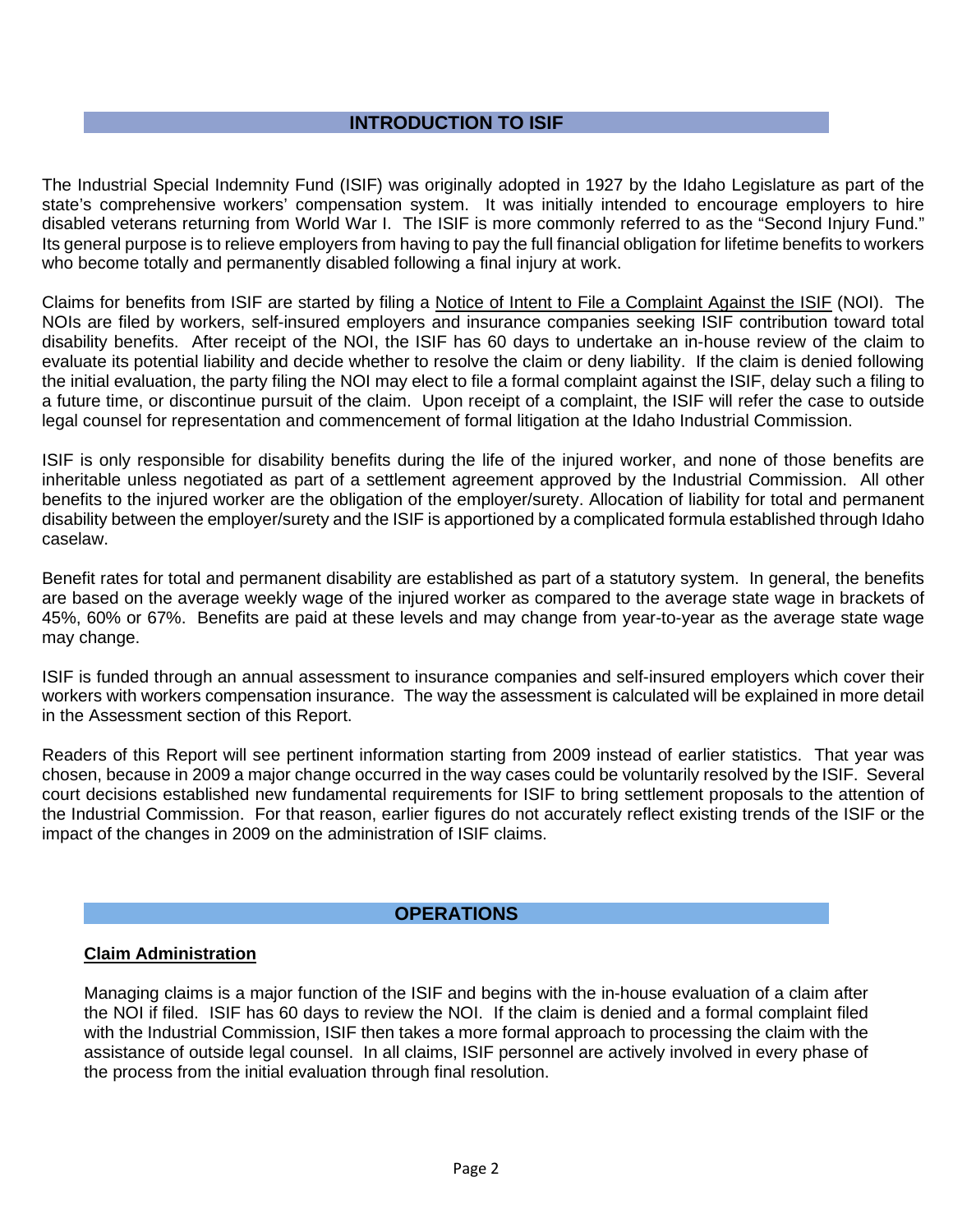The number of NOIs has generally trended downward as the chart below indicates. Even with fewer claims, however, the recent claims present more complex medical, vocational and legal questions than previous filings.



The initial "teeter-totter" pattern of complaint filings has leveled-off in recent years, as the chart below illustrates. Since a complaint may be filed months or even years after the NOI has been denied, many denied NOIs are still available to create potential complaints in future years. Also, a claim against the ISIF requires additional time and expense because of more complex factual, medical and legal issues regarding ISIF liability. These factors often lead to unpredictable outcomes, which may cause a party to delay bringing ISIF into the legal action. However, in the past few years, there has been a noticeable increase in the number of complaints being filed in the same year that the NOI has been denied, which now is closer to 75% in the same year.

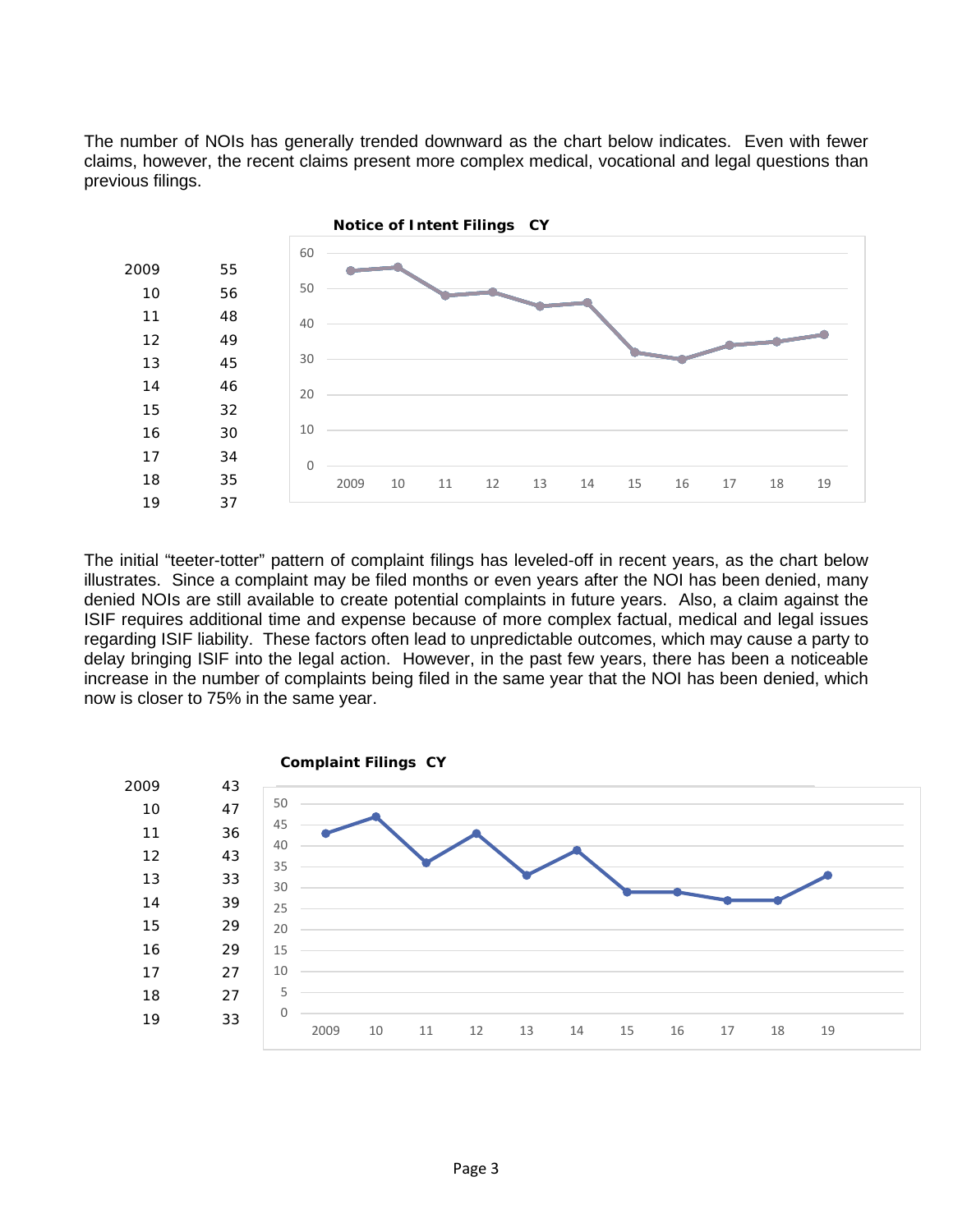## **Benefit Administration**

### Claim Evaluation

As mentioned earlier in this Report, the ISIF is commonly known as "the Second Injury Fund." However, access to ISIF benefits is not necessarily dependent on the injured worker having a second work injury. The basis for ISIF liability can be established by presenting evidence that four requirements have been met, which are that the injured worker had (1) a pre-existing physical impairment from "any cause or origin." The pre-existing impairment could, therefore, originate from a degenerative, hereditary, or genetic condition. Of course, a work-related accident causing a physical impairment would also qualify for this requirement. The other three requirements are that the pre-existing impairment must be (2) manifest or clearly apparent, (3) a hindrance or obstacle to work duties, and (4) combine with the disability from a last work-related injury to cause total and permanent disability.

These four requirements usually cause additional time to sort out all prongs before ISIF is required to pay benefits. Such delays have been a long-standing concern to the ISIF. Since judicial review of an injured worker's potential disability is not evaluated until years after the last work injury, any unnecessary delay will work to the disadvantage of ISIF. Put another way, any unnecessary delay in the judicial process will more-than-likely result in an even greater decline in the injured worker's poor health condition. As a result, the likelihood of liability is greatly increased.

In 1997, the above factors motivated the ISIF to propose and receive approval of legislation commonly known as the "60-day rule" regarding filing of an NOI. The statute allows ISIF 60 days to review, evaluate and possibly resolve claims without involving extensive use of formal litigation procedures. The legislation sought to bring faster relief and lower legal costs for injured workers, employers, sureties and self-insured employers, as well as, the ISIF. In some claims, the new rule has met its expectations. However, in far too many claims, the material submitted to ISIF for initial review has little bearing on ISIF liability, which leads to a denial of the NOI. Even without resolution of the claim during this time frame, the legislation has enhanced the ability of ISIF to better manage overall litigation expenses after the initial inhouse evaluation of the claim.

#### Cost Containment

With any claim, ISIF faces an ever-increasing challenge of containing the overall cost of the agency. Although 2019 was another good year for employment prospects, this phenomenon sometimes makes it more difficult for injured workers to return to active employment, because they are competing against younger and more healthy candidates. Another impact has been the attractive environment for injured workers to receive long-term disability benefits at the federal level. Thus, many injured workers have chosen to leave the active workforce following a work injury, forego regular or part-time employment and, instead, receive federal disability benefits. As these benefits run out, a strong tendency is to continue this benefit stream by filing a claim against ISIF for lifetime disability benefits. The ages of the workers seeking benefits from ISIF have expanded greatly over the past few years. In fact, claims now range from the early-20's into the upper-70s. Such a situation is most alarming for its potential long-term liability and impact on the financial stability of the fund.

With these challenges, ISIF has attempted to bring claims and cases to final resolution as quickly as possible. By actively managing claims and working closely with outside legal counsel, ISIF staff have held litigation costs and benefit increases to acceptable levels.

#### Settlement Process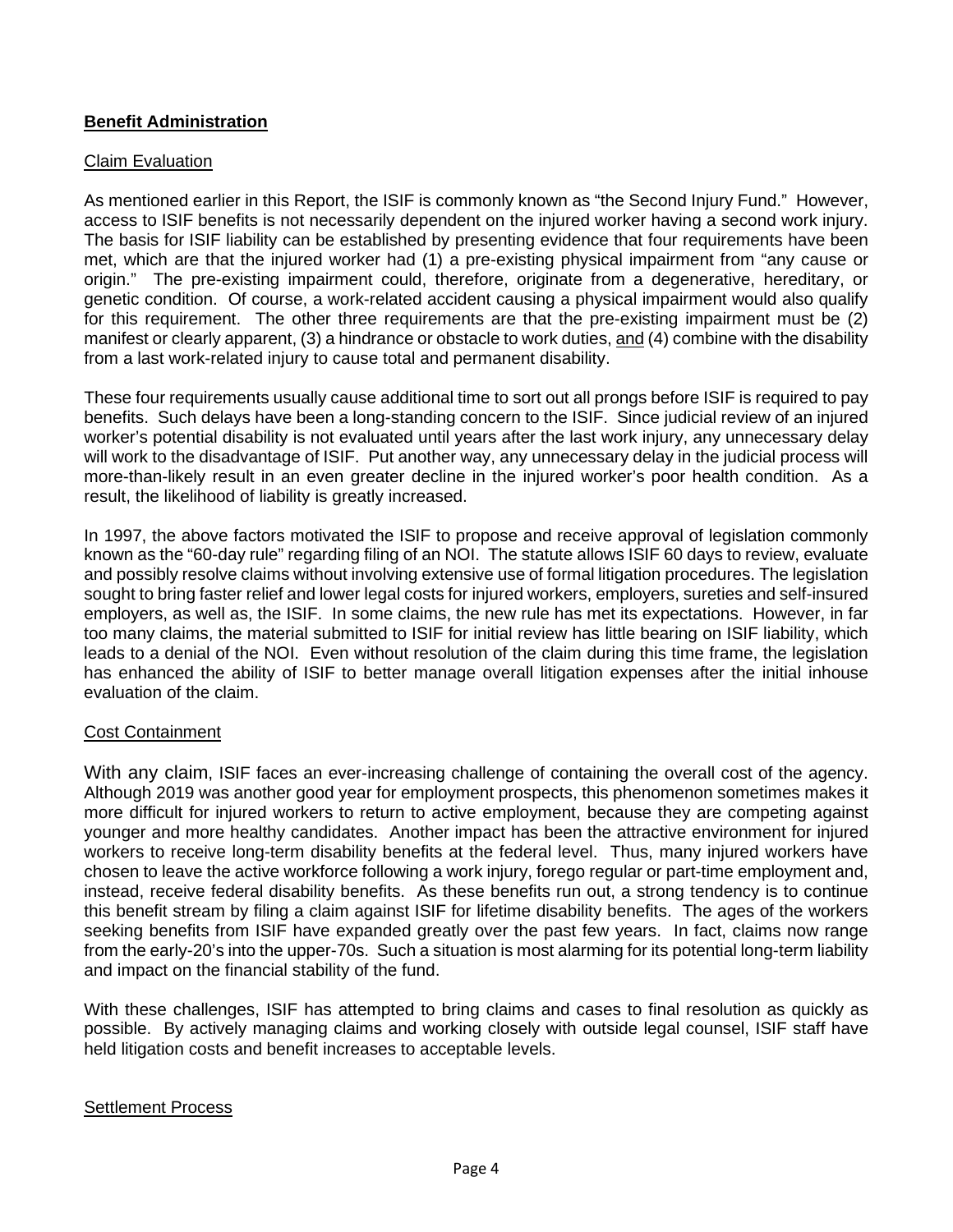One way to bring cases to quicker resolution is through the settlement process. The ISIF by necessity must be more deliberate and take more time-consuming steps to explore and fully evaluate all aspects of liability before a claim can be negotiated for settlement. After the parties arrive at a stipulated settlement, the "tentative" resolution must then be submitted to the Industrial Commission for its review and ultimate approval.

To enhance the prospect of resolution, ISIF has created more innovative approaches to resolve claims. Options include, not only a one-time lump sum payment, but also periodic monthly payments, deferred periodic payments, guaranteed benefits for a certain time, or any combination of these options. With these approaches, ISIF has been able to resolve more cases by creating a settlement package better structured to the needs of the claimant. Approval by the Industrial Commission to these new forms of resolution has been encouraging.

The chart below shows the number of cases in which the injured worker and ISIF have negotiated a resolution of the claim and received approval by the Commission. Of the eight cases settled this past year, 5 were settled with long-term benefits and 3 were resolved by one-time payments.





#### Judicial Process

Another avenue to resolve cases is through the judicial hearing process, in which the parties actively litigate the liability of the ISIF before the Industrial Commission. Should the ISIF be held liable, monthly statutory benefits are paid for the lifetime of the disabled worker. This past year, one new claimant was added to the benefit rolls through this process. However, on the bright side, ISIF was able to fully defend and gain dismissals in 11 contested cases.

#### Benefit Costs

Besides an increasing number of beneficiaries, another factor affecting the total costs of benefits is an inflationary increase based on the average weekly state wage in Idaho. Since 2009, inflationary increases have increased a total of 28% or an annualized average of 2.55%. In 2020, the increase will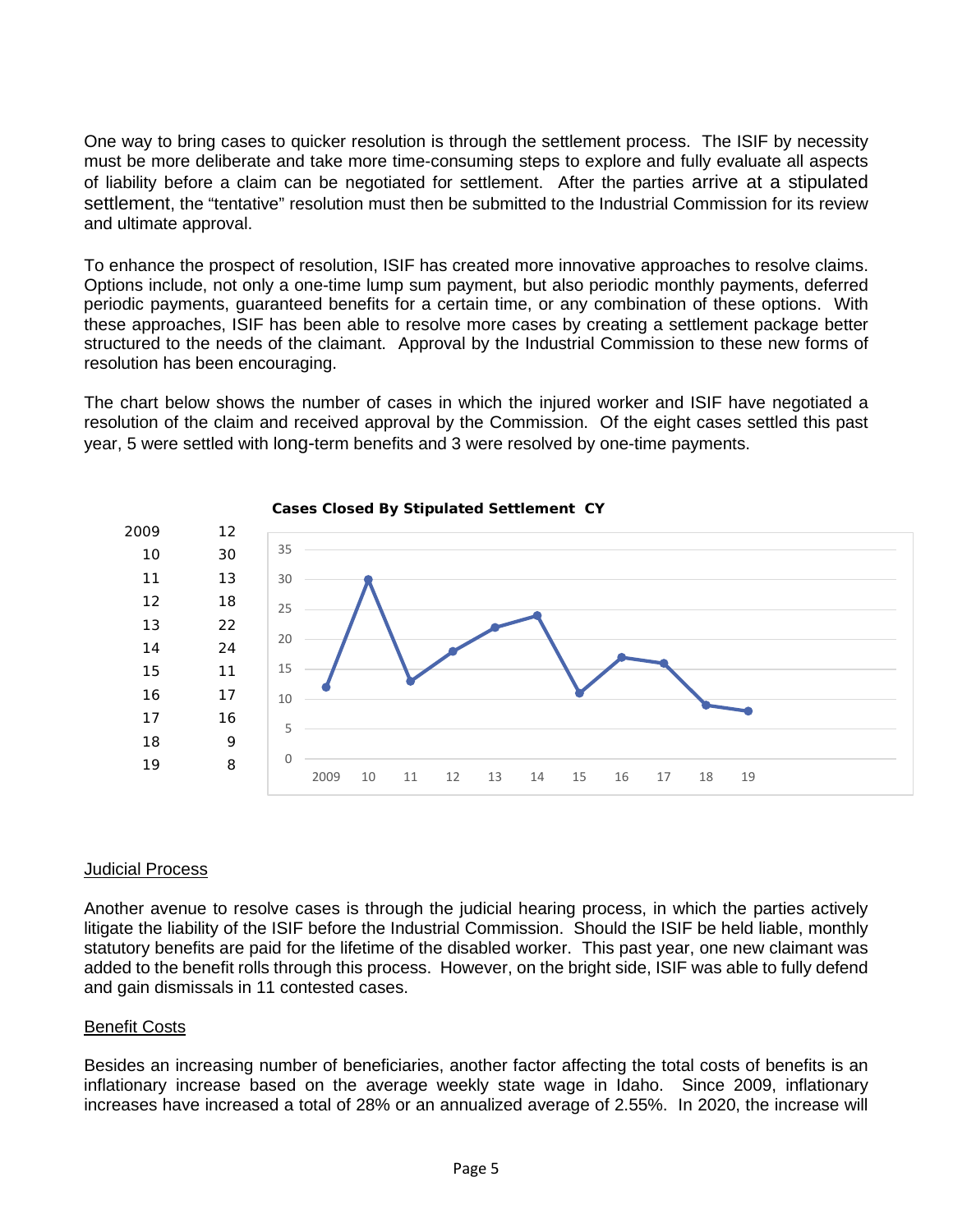be 3.7%, which is the third largest increase in the past decade. Due to the economic conditions in that decade, the yearly increases fluctuated from a low of .47% to a high of 4.6%.

With inflationary increases and new lifetime recipients, the total amount of monthly payments in 2019 increased by \$ 154,692 or 4.5%, as illustrated in the next chart. The total increase from 2009 has been 84.3%,which annualizes to a rate of 7.66%. Even though this annualized rate has not continued in recent years, it still gives the ISIF great concern for future sustainability of the fund.



## **Monthly Payouts CY**

## Litigation Costs

A necessary component of agency costs is the retention and use of attorneys to represent ISIF in its litigated cases. Currently, six attorneys in private practice represent ISIF in all its contested cases, which number about 75 files at various stages of litigation all through the year. These attorneys are located around the state and retained on a case-by-case basis as complaints are filed in each locale. ISIF has been fortunate to have attorneys, not only well-experienced in the workers' compensation field, but equally experienced within the specialty of the Second Injury Fund. This experience has proven invaluable in processing claims and resolving contested cases.

Another factor in managing costs is keeping cases current and on the active calendar of the Industrial Commission. As cases are processed, ISIF now attempts to stipulate with the parties to dismiss a case which does not present ISIF liability. Alternatively, ISIF will initiate an administrative process to dismiss cases that have not been prosecuted in a timely manner. Both avenues have resulted in many cases being taken off the active docket, which translates into lower overall costs for ISIF. Of the 18 cases dismissed by the Industrial Commission in 2019, ISIF actively contested 16 of those cases. Two complaints were voluntarily dropped shortly after filing.

Costs of legal representation include, not only the hourly fee of the attorneys, but also depositions, travel, reports of medical, employment and vocational experts, analysis of all issues, as well as, verbal and written strategy summaries. Additionally, legal costs include contested hearings, witness preparation and briefing to the Industrial Commission, and in a few cases representation in the Idaho Supreme Court.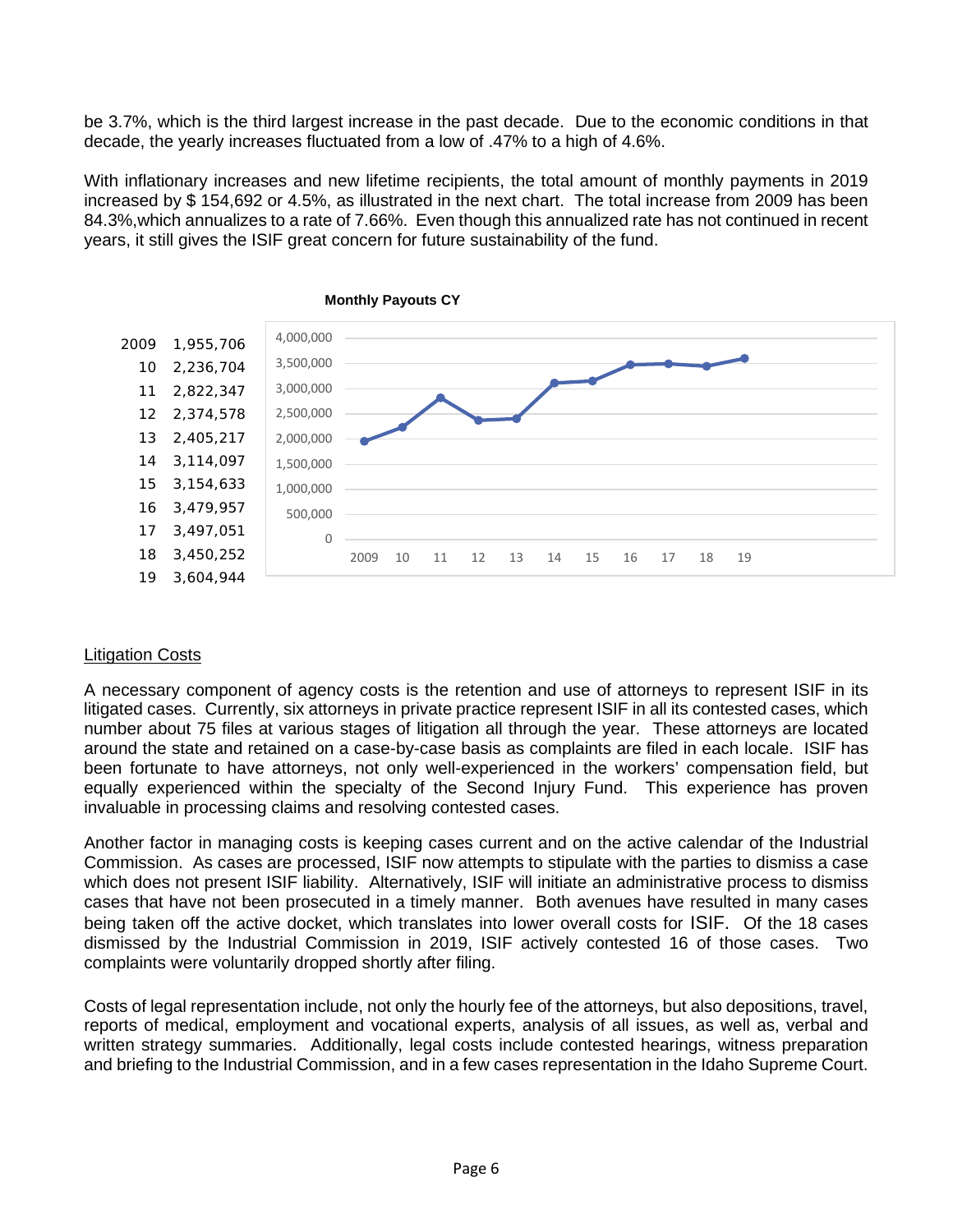As the next chart illustrates, costs of legal representation have steadily declined since 2009. This trend is largely due to the active participation by ISIF staff in each case. Such involvement with each claim has led to more efficient use of outside counsel by directing resources to meaningful defense strategies and more successful outcomes with settlements, dismissals, and contested hearings.



The total expense for claims, as depicted in the chart below, is comprised of attorney fees and costs, monthly beneficiary payments, and payments for approved settlement agreements. Administrative or office expenses are not included in these figures. The litigation and benefit costs continue to be within an acceptable range. It tends to bolster the importance of reviewing claims and expenses on a regular basis to gauge the overall impact on the expense-side of ISIF.

## **Office Administration**

The final component to the expense-side of ISIF is the cost of operating the administrative office in Boise. This is rather a small amount compared to the other major expenses in managing the ISIF as detailed in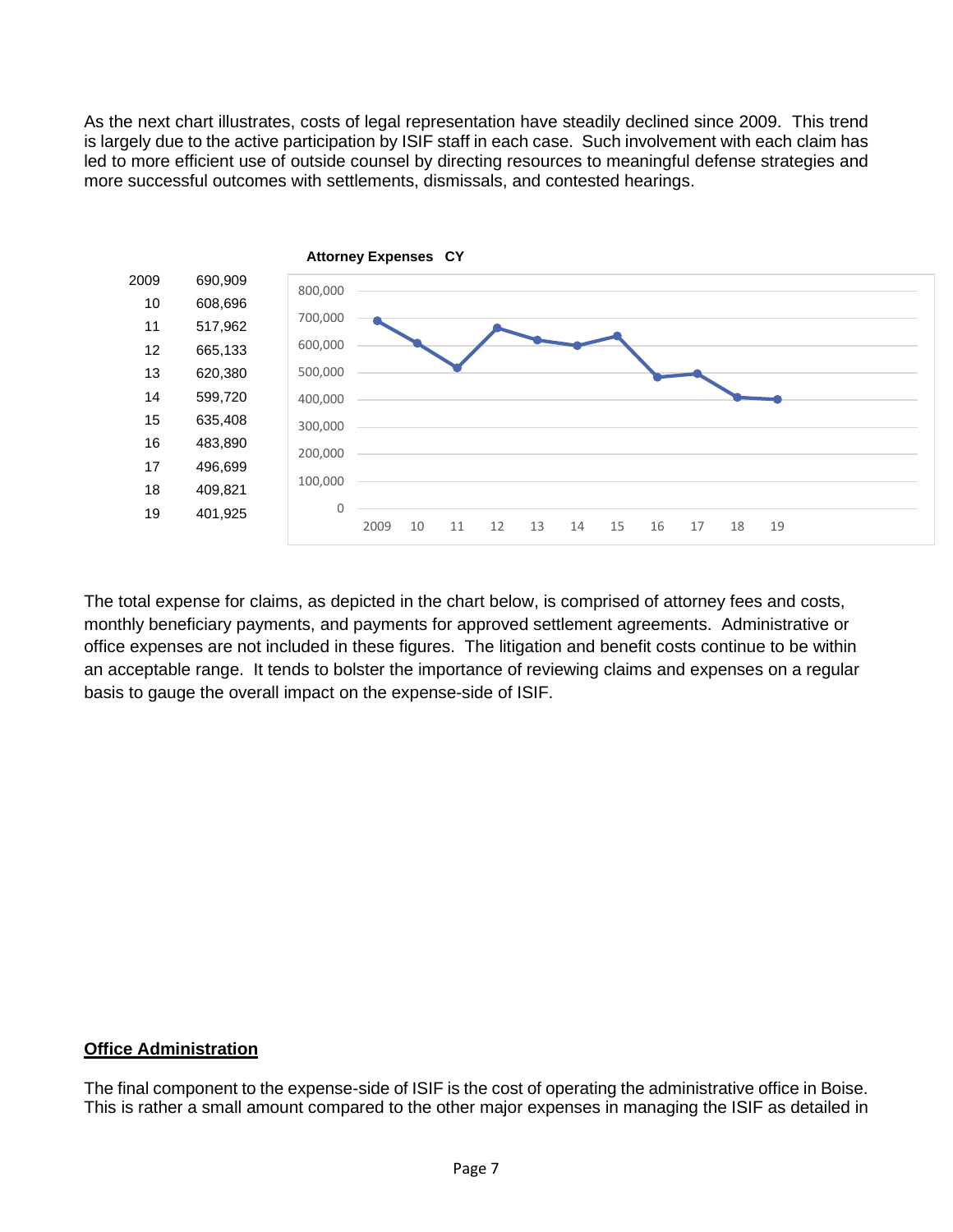previous parts of this Report. The expenses include salaries for two full-time employees and general expenses for office rent, computer equipment, technical support services, supplies, travel and storage of records. In 2019, ISIF experienced equipment wearing out or no longer serviceable, which meant significant cost increases for equipment upgrades for telephones, computers, copy machine and a management data system.

## **Financial Report**

A summary of the financial position of ISIF at the end of the 2019 calendar year is set out below.

| <b>Beginning Cash Balance</b> |           | \$  | 6,110,556 |
|-------------------------------|-----------|-----|-----------|
| <b>Income</b>                 |           |     |           |
| Assessment                    | 3,100,832 |     |           |
| Death Benefit                 | 30,000    |     |           |
| <b>Penalty Late Filing</b>    | O         |     |           |
| Interest                      | 127,378   |     |           |
| Misc. Revenue                 | 35,178    |     |           |
| Insurance Annuities           | 536,392   | $+$ | 3,829,779 |
| <b>Expenses</b>               |           |     |           |
| Administrative                | 323,813   |     |           |
| Legal                         | 401,925   |     |           |
| <b>Lump Sum Settlements</b>   | 285,100   |     |           |
| <b>Monthly Payments</b>       | 3,604,944 |     |           |
| Misc. Adj.                    | - 96      |     | 4,615,685 |
| <b>Ending Cash Balance</b>    |           | \$  | 5,324,650 |

## **ASSESSMENT**